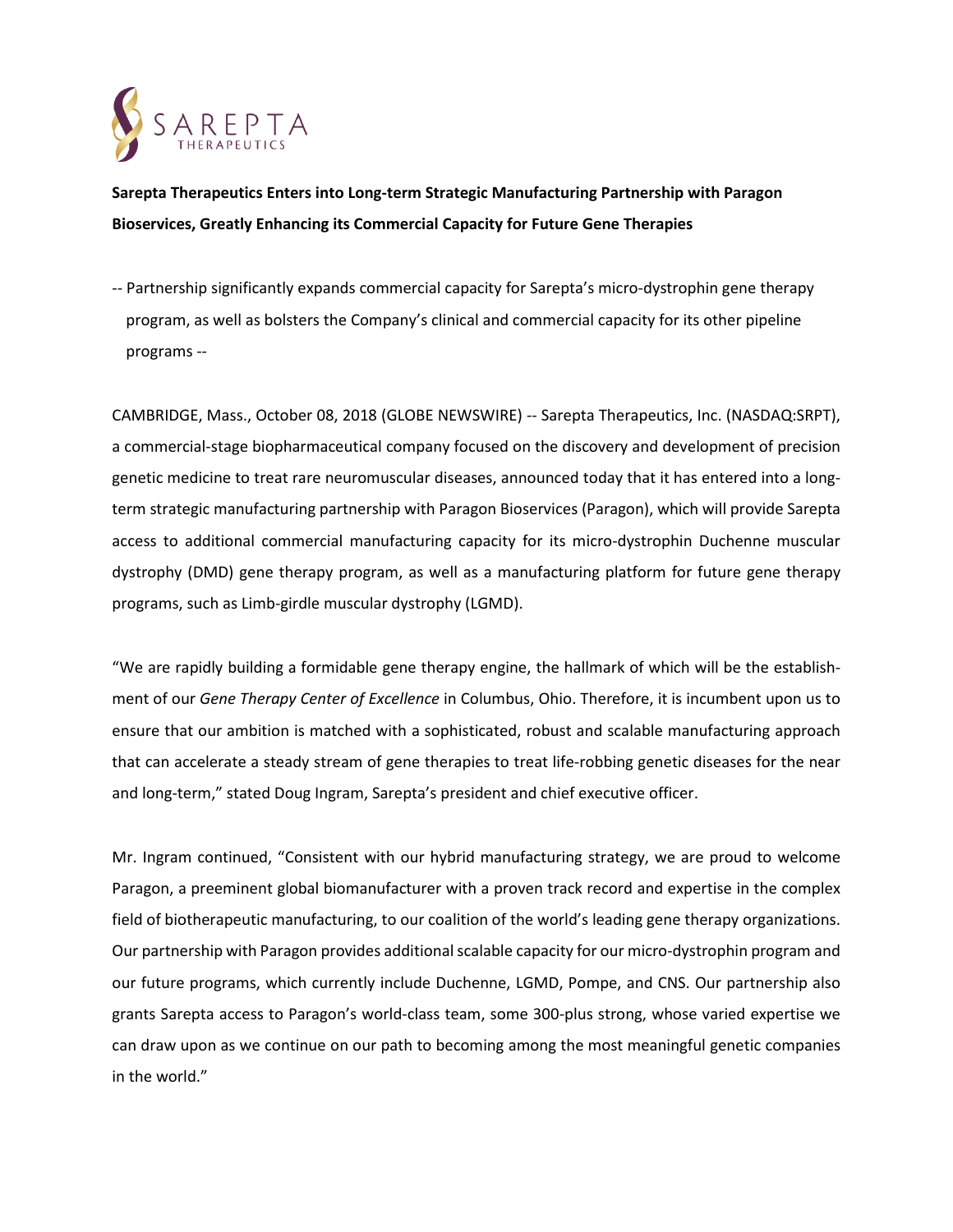"Paragon is one of the few gene therapy manufacturers that has the expertise to develop and successfully manufacture complex biotherapeutics using commercially-scalable processes," said Pete Buzy, Paragon Bioservices President and CEO. "As this agreement with Sarepta highlights, we have a world-class manufacturing team, we are seen as a center of excellence for gene therapy, and we are trusted by top biopharmaceutical companies."

Paragon, one of Baltimore's largest biotechnology companies, employs a team of 300+ at two locations in Maryland. Paragon is constructing a new, world-class, 151,000 square-foot, GMP gene therapy biomanufacturing facility, which will be online in February 2019 and is located in Anne Arundel County. It will include several 500L and 2000L single-use bioreactors for clinical trial and commercial material production. Paragon also has facilities at the University of Maryland, Baltimore (UMB) BioPark where the Company currently provides full process, analytical development, and cGMP clinical manufacturing services from its approximately 100,000 square-foot facility. The BioPark facility complies with both European Medicines Agency (EMA) and U.S. Food and Drug Administration (FDA) early-phase manufacturing requirements for biopharmaceutical manufacturing. The newly constructed facility is being built to comply with these regulations, as well.

## **About Sarepta Therapeutics**

Sarepta Therapeutics is a commercial-stage biopharmaceutical company focused on the discovery and development of precision genetic medicine to treat rare neuromuscular diseases. The Company is primarily focused on rapidly advancing the development of its potentially disease-modifying Duchenne muscular dystrophy (DMD) drug candidates. For more information, please visit [www.sarepta.com.](http://www.sarepta.com/)

## **About Paragon Bioservices, Inc.**

Paragon Bioservices is an industry-leading, private-equity backed CDMO whose focus is the development and manufacturing of cutting-edge biopharmaceuticals. Paragon aims to build strong client partnerships with the world's best biotech and pharma companies, focusing on transformative technologies, including gene therapies (AAV), next-generation vaccines, oncology immunotherapies and oncolytic viruses, therapeutic proteins, and other complex biologics. For more information, please visit www.paragonbioservices.com.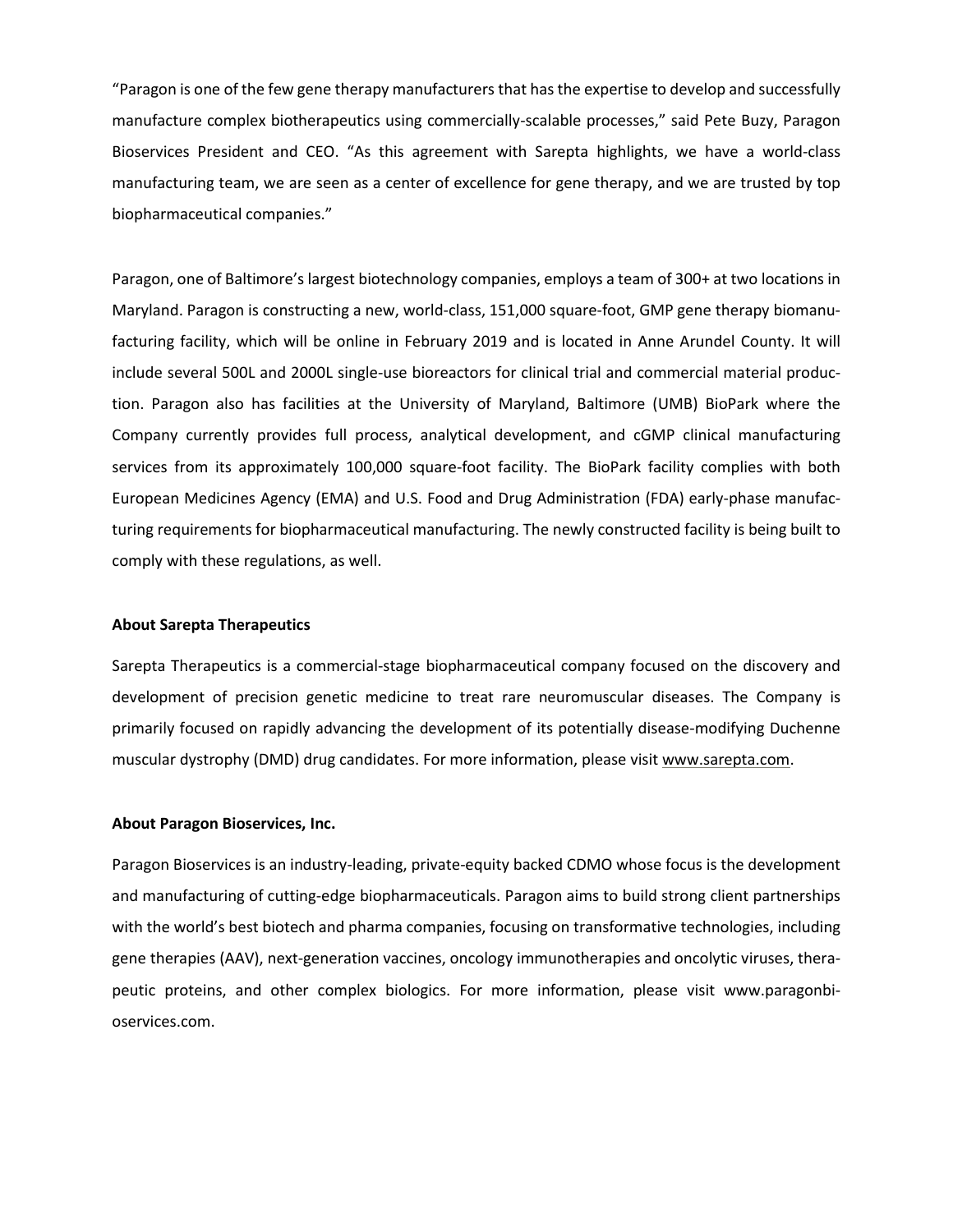## **Forward-Looking Statements**

*This press release contains "forward-looking statements." Any statements contained in this press release that are not statements of historical fact may be deemed to be forward-looking statements. Words such as "believes," "anticipates," "plans," "expects," "will," "intends," "potential," "possible" and similar expressions are intended to identify forward-looking statements. These forward-looking statements include statements regarding the manufacturing partnership with Paragon providing Sarepta access to additional commercial manufacturing capacity for its micro-dystrophin DMD gene therapy program, as well as a manufacturing platform for future gene therapy programs, such as LGMD; Sarepta rapidly building a formidable gene therapy engine, the hallmark of which will be the establishment of its Gene Therapy Center of Excellence in Columbus, Ohio; the ability of Sarepta's manufacturing approach to accelerate a steady stream of gene therapies to treat life-robbing genetic diseases for the near and long-term; and Sarepta's goal to becoming among the most meaningful genetic companies in the world.*

*These forward-looking statements involve risks and uncertainties, many of which are beyond Sarepta's control. Known risk factors include, among others: the expected benefits and opportunities related to the agreement with Paragon may not be realized or may take longer to realize than expected; Sarepta's dependence on Paragon to produce its products and/or product candidates, including any inability on Sarepta's part to accurately anticipate product demand and timely secure manufacturing capacity to meet product demand, may impair the availability of products to successfully support various programs, including research and development and the potential commercialization of Sarepta's gene therapy product candidates; if Paragon were to cease providing quality manufacturing and related services to Sarepta, and Sarepta is not able to engage appropriate replacements in a timely manner, Sarepta's ability to manufacture its gene therapy product candidates in sufficient quality and quantity would adversely affect Sarepta's various product research, development and commercialization efforts; if Paragon fails to adhere to applicable cGMP and other applicable government regulations, or experiences manufacturing problems, Sarepta will suffer significant consequences, which could significantly delay or negatively impact the success of Sarepta's development efforts for its product candidates; Sarepta may not be able to successfully scale up manufacturing of its product candidates in sufficient quality and quantity or within sufficient timelines, or be able to secure ownership of intellectual property rights developed in this process, which could negatively impact the development of its product candidates; Sarepta's gene therapy programs may not result in any viable treatments suitable for clinical research or commercialization due to a variety of reasons, including the results of future research may not be consistent with past positive results or may fail to meet regulatory approval requirements for the safety and efficacy of product candidates; and even if Sarepta's gene therapy programs result in new commercialized products, Sarepta may not achieve any significant revenues from the sale of such products; and those risks identified under*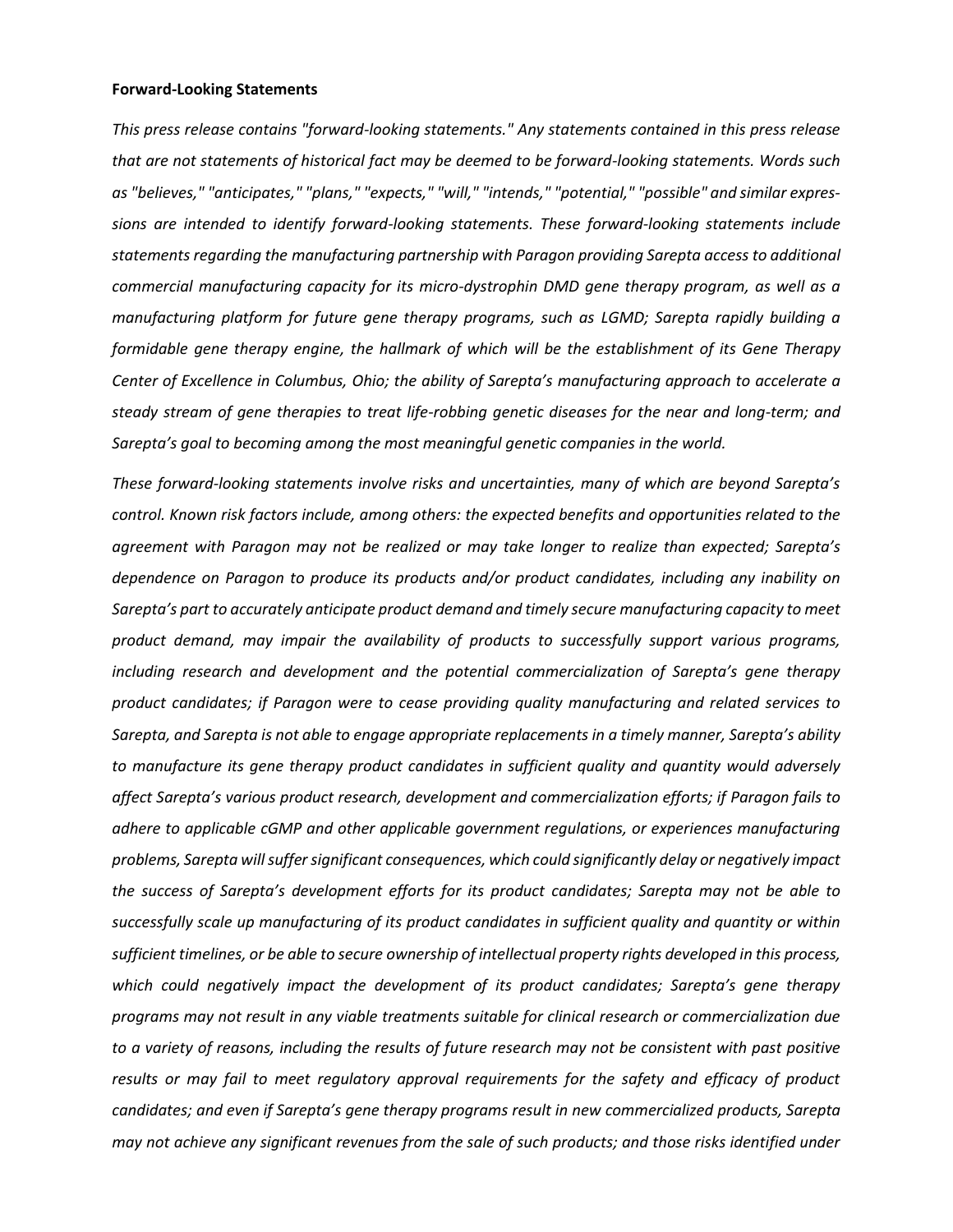*the heading "Risk Factors" in Sarepta's most recent Annual Report on Form 10-K for the year ended December 31, 2017 and most recent Quarterly Report on Form 10-Q filed with the Securities and Exchange Commission (SEC) as well as other SEC filings made by the Company which you are encouraged to review.*

*Any of the foregoing risks could materially and adversely affect the Company's business, results of operations and the trading price of Sarepta's common stock. For a detailed description of risks and uncertainties Sarepta faces, you are encouraged to review Sarepta's 2017 Annual Report on Form 10-K and most recent Quarterly Report on Form 10-Q filed with the SEC as well as other SEC filings made by Sarepta. We caution investors not to place considerable reliance on the forward-looking statements contained in this press release. Sarepta does not undertake any obligation to publicly update its forwardlooking statements based on events or circumstances after the date hereof.* 

## **Internet Posting of Information**

*We routinely post information that may be important to investors in the 'For Investors' section of our website at [www.sarepta.com](http://www.sarepta.com/)*. *We encourage investors and potential investors to consult our website regularly for important information about us.*

Source: Sarepta Therapeutics, Inc.

Media and Investors: Sarepta Therapeutics, Inc. Ian Estepan, 617-274-4052 [iestepan@sarepta.com](mailto:iestepan@sarepta.com) or W2O Group Rachel Hutman, 301-801-5540 [rhutman@w2ogroup.com](mailto:rhutman@w2ogroup.com)

For Paragon Bioservices Corporate Contact: Philip Wills, Chief Commercial Officer PH (410) 975-4050

Media Contact: